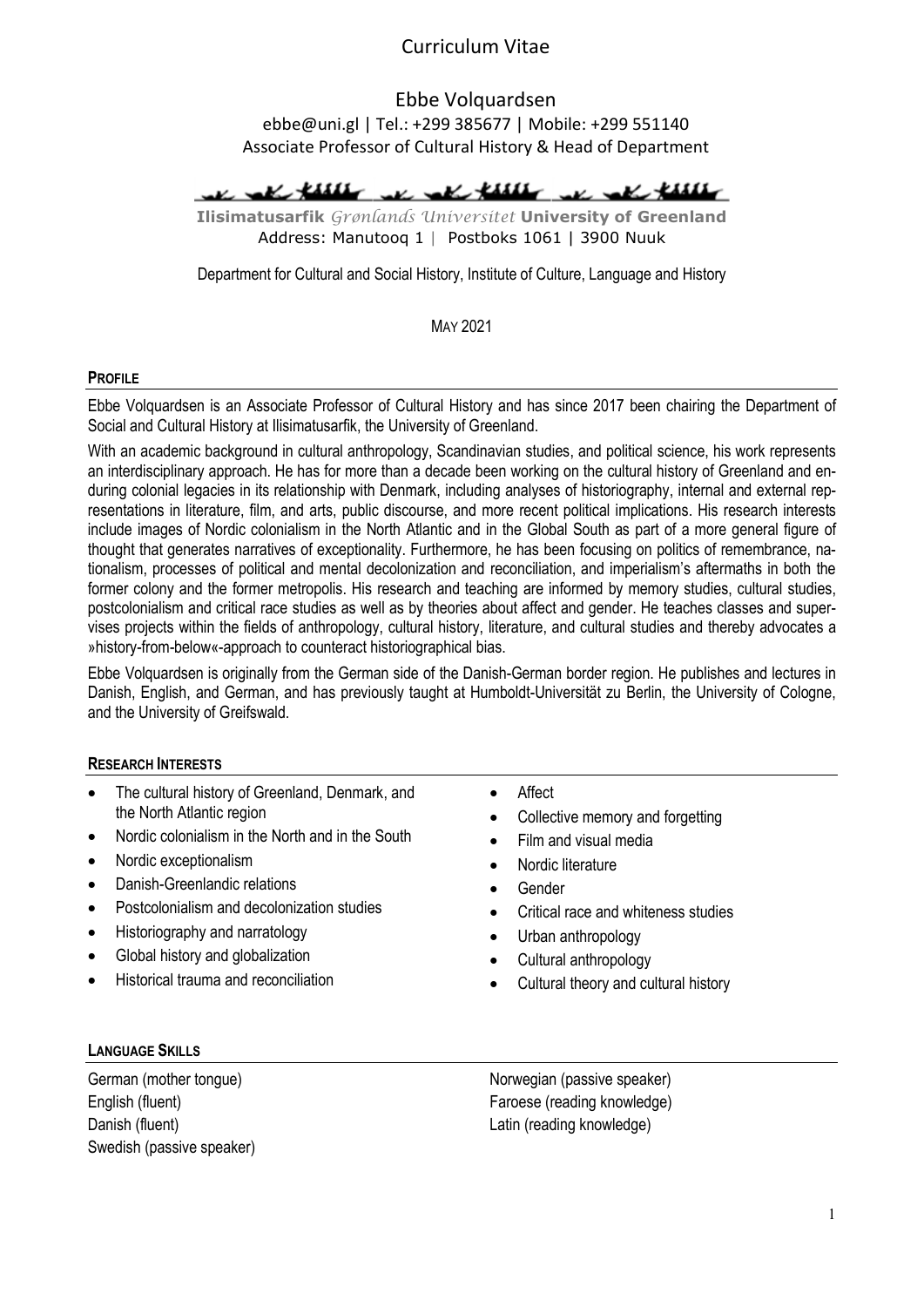# Ebbe Volquardsen

### ebbe@uni.gl | Tel.: +299 385677 | Mobile: +299 551140 Associate Professor of Cultural History & Head of Department

# we all these we all these we all these

Ilisimatusarfik Grønlands Universitet University of Greenland Address: Manutooq 1 | Postboks 1061 | 3900 Nuuk

### ACADEMIC POSITIONS AND WORK RELATED TO THE FIELD

| $2020 -$  | Associate Professor of Cultural History, Department of Cultural and Social History, Ilisimatusarfik, Uni-<br>versity of Greenland                     |
|-----------|-------------------------------------------------------------------------------------------------------------------------------------------------------|
| $2017 -$  | Head of Department, Department of Cultural and Social History, Ilisimatusarfik, University of Green-<br>land                                          |
| 2016-2020 | Assistant Professor of Cultural History, Department of Cultural and Social History, Ilisimatusarfik, Uni-<br>versity of Greenland                     |
| 2015-2016 | Research and Teaching Fellow (wissenschaftlicher Mitarbeiter), Department of Finnish and Scandina-<br>vian Studies, University of Greifswald, Germany |
| 2012-2015 | Research Fellow, International Graduate Centre for the Study of Culture, University of Giessen, Ger-<br>many                                          |
| 2013-2015 | External Lecturer, Department of Scandinavian Studies, University of Cologne, Germany                                                                 |
| 2013-2014 | Editor in Chief, NORDEUROPAforum - Journal for the Study of Culture, Berlin, Germany                                                                  |
| 2011-2012 | Research and Teaching Fellow (wissenschaftlicher Mitarbeiter), Nordeuropa-Institut, Humboldt-<br>Universität zu Berlin, Germany                       |
| 2007-2011 | Managing Editor, NORDEUROPAforum - Journal for the Study of Culture, Humboldt-Universität zu<br>Berlin, Germany                                       |
| 2007-2009 | Instructor of Danish, Adult Education Centre (Volkshochschule) Berlin-Pankow & Federal Foreign Of-<br>fice of Germany                                 |
| 1998-2005 | Freelance Journalist (i.a. Nordfriesland Tageblatt, Niebüll; MAIN-POST, Würzburg; taz, die<br>tageszeitung, Bremen/Berlin)                            |

#### EDUCATION

| $2012 -$  | Doctoral studies in Cultural History/Scandinavian Studies, Humboldt-Universität zu Berlin, Germany                                                       |
|-----------|----------------------------------------------------------------------------------------------------------------------------------------------------------|
| 2011      | Magister Artium (mag. art., with honors) in Scandinavian Studies, Political Science and European Eth-<br>nology, Humboldt-Universität zu Berlin, Germany |
| 2007      | Studies in Faroese language, literature, and culture, Fróðskaparsetur Føroya, University of the Faroe<br><b>Islands</b>                                  |
| 2005–2006 | CIRIUS-scholarship holder, studies in Nordic Studies and Eskimology, University of Copenhagen,<br><b>Denmark</b>                                         |
| 2002-2003 | Studies in Political Science, German and English Literatures, University of Würzburg, Germany                                                            |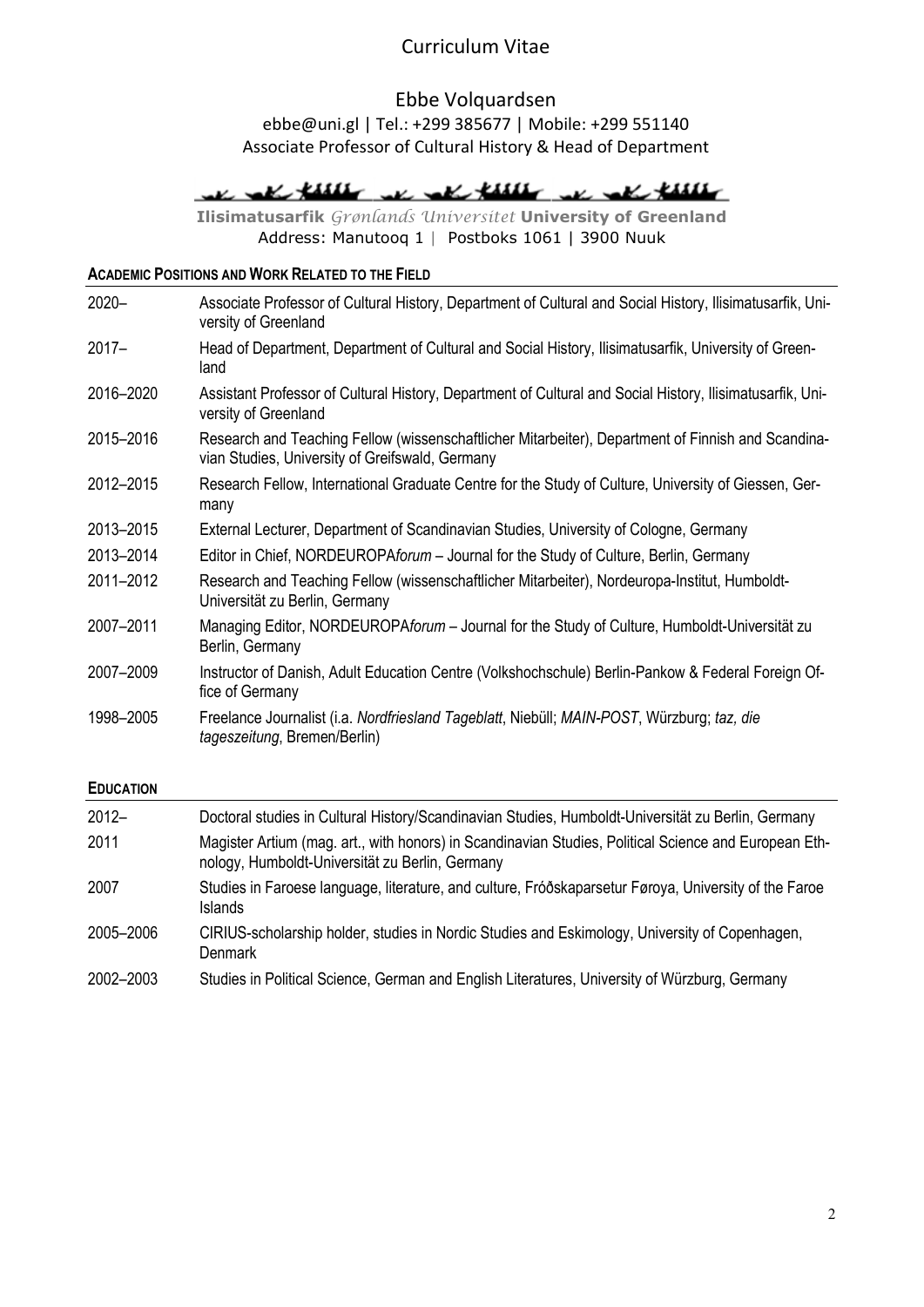### Ebbe Volquardsen ebbe@uni.gl | Tel.: +299 385677 | Mobile: +299 551140 Associate Professor of Cultural History & Head of Department

we all these we all these we all these

Ilisimatusarfik Grønlands Universitet University of Greenland Address: Manutooq 1 | Postboks 1061 | 3900 Nuuk

**PUBLICATIONS** 

Books A1 The Postcolonial North Atlantic: Iceland, Greenland and the Faroe Islands (= Berliner Beiträge zur Skandinavistik; 20), Ebbe Volquardsen & Lill-Ann Körber (eds.). Berlin: Nordeuropa-Institut der Humboldt-Universität 2014, 422 p. (2nd edition 2020) A2 Die Anfänge des grönländischen Romans: Nation, Identität und subalterne Artikulation in einer arktischen Kolonie [The Beginnings of the Greenlandic Novel: Nation, Identity and Subaltern Articulation in an Arctic Colony, orig. in German]. Marburg: Tectum 2011, 192 p.

#### Articles and book chapters

| B <sub>1</sub> | Grönland als Kolonie und der lange Weg der Dekolonisation [Greenland as a Colony and the Long<br>Way of Decolonization]. In: Martin Krieger & Florian Jungmann (eds.): Dänemark als globaler Akteur -<br>Koloniale Besitzungen und historische Verantwortung. Kiel: Solivagus 202X (in preperation)                                                       |
|----------------|-----------------------------------------------------------------------------------------------------------------------------------------------------------------------------------------------------------------------------------------------------------------------------------------------------------------------------------------------------------|
| B <sub>2</sub> | Reconciliation, resilience, and economies of shame in contemporary documentaries about Greenland<br>and Nunavut. In: Ole Marquardt & Ole Høiris (red.): Magt og autoritet i Grønland, Aarhus: Aarhus Uni-<br>versitetsforlag 202X (in preparation)                                                                                                        |
| B <sub>3</sub> | Migrationen in die postkoloniale Peripherie. Dänisch-grönländische Ortswechsel in der Literatur [Migra-<br>tion into the Postcolonial Periphery: Danish-Greenlandic Changes of Place in Fictional Literature, orig.<br>in German]. In: Frank Sowa (ed.): Grönland. Kontinuitäten und Brüche im Leben der Inuit. Leverkusen:<br>Budrich UP 2021 (in print) |
| B <sub>4</sub> | Skandinavische Literatur [Scandinavian Literature, orig. in German]. In: Dirk Göttsche, Axel Dunker &<br>Gabriele Dürbeck (eds.): Handbuch Postkolonialismus und Literatur. Stuttgart: Metzler, 389-394                                                                                                                                                   |
| B <sub>5</sub> | Deutsche und europäische Kolonialgeschichte im Überblick: Skandinavien [German and European<br>Colonial History at a Glance: Scandinavia, orig. in German]. In: Dirk Göttsche, Axel Dunker & Gabriele<br>Dürbeck (eds.): Handbuch Postkolonialismus und Literatur. Stuttgart: Metzler 2017, 425-427                                                       |
| B <sub>6</sub> | Scandinavia and »the Land of UnSwedish Freedom«: Jonathan Franzen, Susanne Bier and Self-<br>conceptions of Exceptionalism in Crisis. In: Kristín Loftsdóttir & Lars Jensen (eds.): Crisis in the Nordic<br>Nations and Beyond: At the Intersection of Environment, Finance and Multiculturalism. Farn-<br>ham/Burlington: Ashgate 2014, 31-50            |
| B <sub>7</sub> | From objects to actors. Knud Rasmussen's ethnographic feature film The Wedding of Palo. In: Anna<br>Westerståhl Stenport & Scott McKenzie (eds.): Films on Ice. Cinemas of the Arctic. Edinburgh: Univer-<br>sity of Edinburgh Press 2014, 217-223                                                                                                        |
| B <sub>8</sub> | Pathological Escapists, Passing and the Perpetual Ice. Old and new trends in Danish-Greenlandic<br>migration literature. In: Lill-Ann Körber & Ebbe Volquardsen (eds.): The Postcolonial North Atlantic:<br>Iceland, Greenland and the Faroe Islands. Berlin: Nordeuropa-Institut der Humboldt-Universität 2014,<br>391-417                               |
| B <sub>9</sub> | The Postcolonial North Atlantic - An Introduction (co-authored with Lill-Ann Körber). In: Lill-Ann Körber<br>& Ebbe Volquardsen (eds.): The Postcolonial North Atlantic: Iceland, Greenland and the Faroe Islands.<br>Nordeuropa-Institut der Humboldt-Universität 2014, 7-29                                                                             |
| <b>B10</b>     | In beherrschten Gewässern. Streifzüge durch den kreativen Archipel des Malers und Autors Jürgen<br>Hoffmann [In Controlled Waters: Travelling through the Creative Archipelago of Painter and Author                                                                                                                                                      |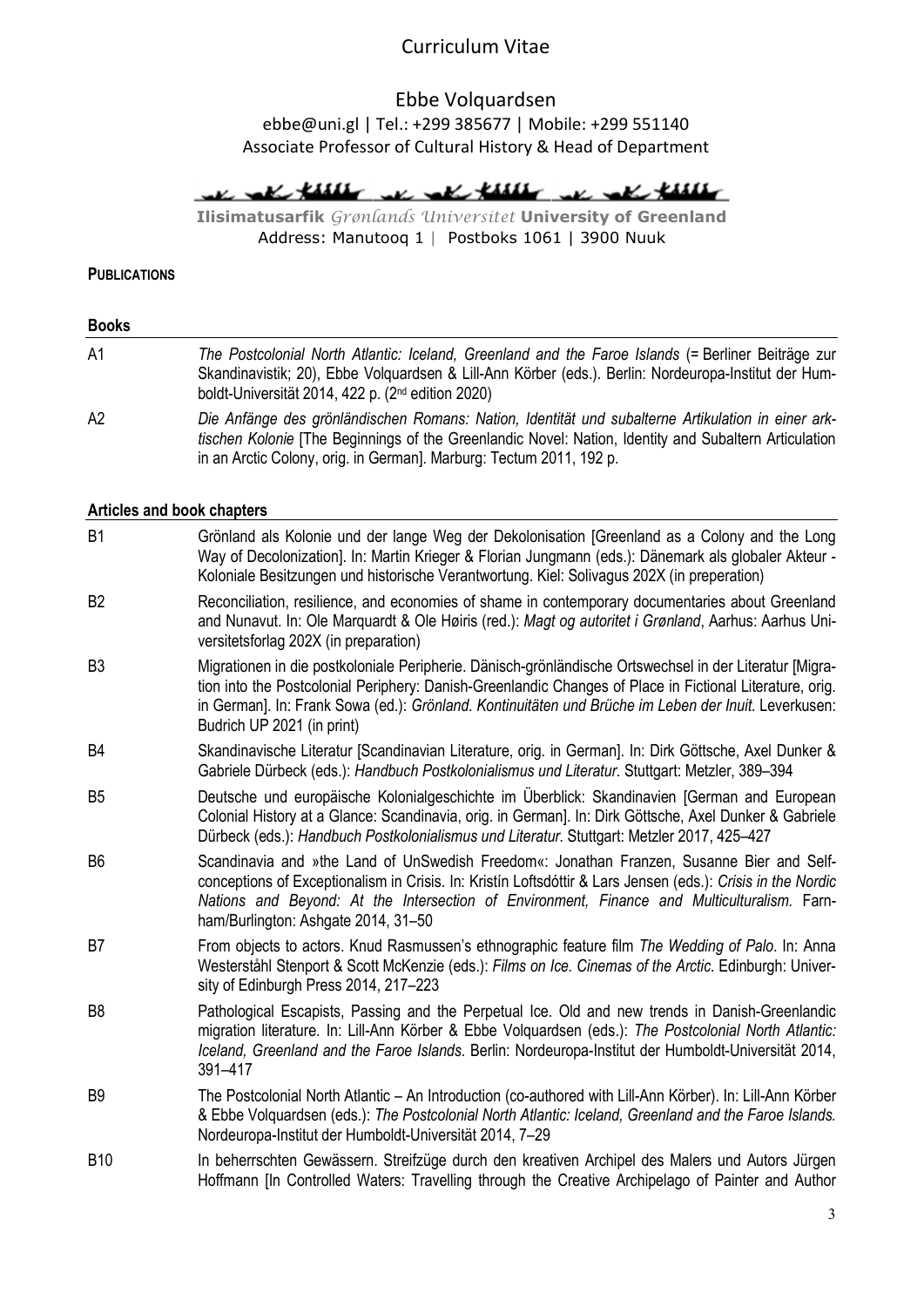### Ebbe Volquardsen ebbe@uni.gl | Tel.: +299 385677 | Mobile: +299 551140 Associate Professor of Cultural History & Head of Department

|                 | I all these we all these                                                                                                                                                                                                                                                                                                                          |
|-----------------|---------------------------------------------------------------------------------------------------------------------------------------------------------------------------------------------------------------------------------------------------------------------------------------------------------------------------------------------------|
|                 | Ilisimatusarfik Grønlands Universitet University of Greenland<br>Address: Manutoog 1   Postboks 1061   3900 Nuuk                                                                                                                                                                                                                                  |
|                 | Jürgen Hoffmann, orig. in German]. In: Jürgen Hoffmann: Hoffmanns Bilderbuch. Keitum/Sylt: Victoria<br>Verlag 2011, 22-25                                                                                                                                                                                                                         |
| <b>B11</b>      | Die Orange im Turban. Über die Funktionen von Orientrepräsentationen in der dänischen Literatur des<br>19. Jahrhunderts [The Orange in the Turban: On the Functions of Representations of the Orient in $19th$<br>Century Danish Literature, orig. in German]. In: Tijdschrift voor Skandinavistiek 31 (2010:2), 99-126                           |
| B <sub>12</sub> | Die Inseln der frommen Heteros. Von der Diskriminierung Homosexueller auf den Färöern [The Islands<br>of the Pious Heteros: On the Discrimination of Homosexuals in the Faroe Islands, orig. in German]. In:<br>norrøna 24 (2009:43), 19–32; reprinted in: Tjaldur: Mitteilungsblatt des Deutsch-Färöischen Freundes-<br>kreises (2009:42), 42-52 |
| <b>B13</b>      | Dänische Kulturproduzenten in Berlin: Community, Netzwerk, Szene [Creative Artists from Denmark in<br>Berlin: Community, Network, Scene, orig. in German]. In: Berliner Blätter: Ethnographische und ethno-<br>logische Beiträge (2007:44), 61-80                                                                                                 |
| <b>B14</b>      | Hvem kan sove i Berlin? Dänische Kulturschaffende in Berlin erzeugen neues Deutschlandbild [Who<br>Can Fall Asleep in Berlin? Danish Creative Artists in Berlin Produce a New Image of Germany, orig. in<br>German]. In: norrøna 22 (2007:40), 40-49                                                                                              |
| <b>Reviews</b>  |                                                                                                                                                                                                                                                                                                                                                   |

### C1 Kristín Loftsdóttir, Lars Jensen (eds.): Whiteness and Postcolonialism in the Nordic Region. Exceptionalism, Migrant Others and National Identities. Farnham/Burlington: Ashgate 2012; Lars Jensen: Danmark: Rigsfællesskab, tropekolonier og den postkoloniale arv. København: Hans Reitzels Forlag 2012. In: NORDEUROPAforum. Zeitschrift für Politik, Wirtschaft und Kultur 22 (2012:1–2), 122–130 C2 Firouz Gaini (ed.): Among the Islanders of the North. An Anthropology of the Faroe Islands. Tórshavn: Fróðskapur/Faroe University Press 2011. In: NORDEUROPAforum. Zeitschrift für Politik, Wirtschaft und Kultur 22 (2012:1–2), 141–144 C3 Bernd Henningsen: Dänemark. München: C. H. Beck 2009 (= Die Deutschen und ihre Nachbarn.). In: NORDEUROPAforum. Zeitschrift für Politik, Wirtschaft und Kultur 19 (2009:2), 167–168 C4 Angela Pude: Vi snakkes ved! Der Dänischkurs. Ismaning: Hueber 2007. In: norrøna 23 (2008:42), 99–

#### Newspaper articles

100

| D <sub>1</sub> | Sådan bør vi afgøre, om statuer er bevaringsværdige. In: Altinget Arktis (online), 04.08.2020                                                                                |
|----------------|------------------------------------------------------------------------------------------------------------------------------------------------------------------------------|
| D <sub>2</sub> | Zeitenwende in Nuuk. In: analyse & kritik 652, 17.09.2019, 12                                                                                                                |
| D3             | Klassenkampf auf Grönländisch. Parlamentswahlen im Zeichen des Konflikts zwischen Zentrum und<br>Peripherie. In: Der Freitag, 13.12.2014                                     |
| D4             | Grønland kan selv. In: Information, 14.10.2014, 21                                                                                                                           |
| D <sub>5</sub> | Festung Dänemark. Die Aufkündigung des Schengener Abkommens durch Kopenhagen ist Teil einer<br>politischen Strategie. In: Süddeutsche Zeitung, 19.05.2011, 31                |
| D <sub>6</sub> | Die zweite Revolte am Öresund. In: politikorange. Mythos 68. (= Zeitung zur Ausstellung "berlin68 -<br>Sichten einer Revolte", Ephraim-Palais Berlin, 09.06.-02.11.2008), 15 |
| D7             | Numerous journalistic articles in i.a. MAIN-POST (1998-2002), Nordfriesland Tageblatt (1999-2001),<br>and taz, die tageszeitung (2001–2005)                                  |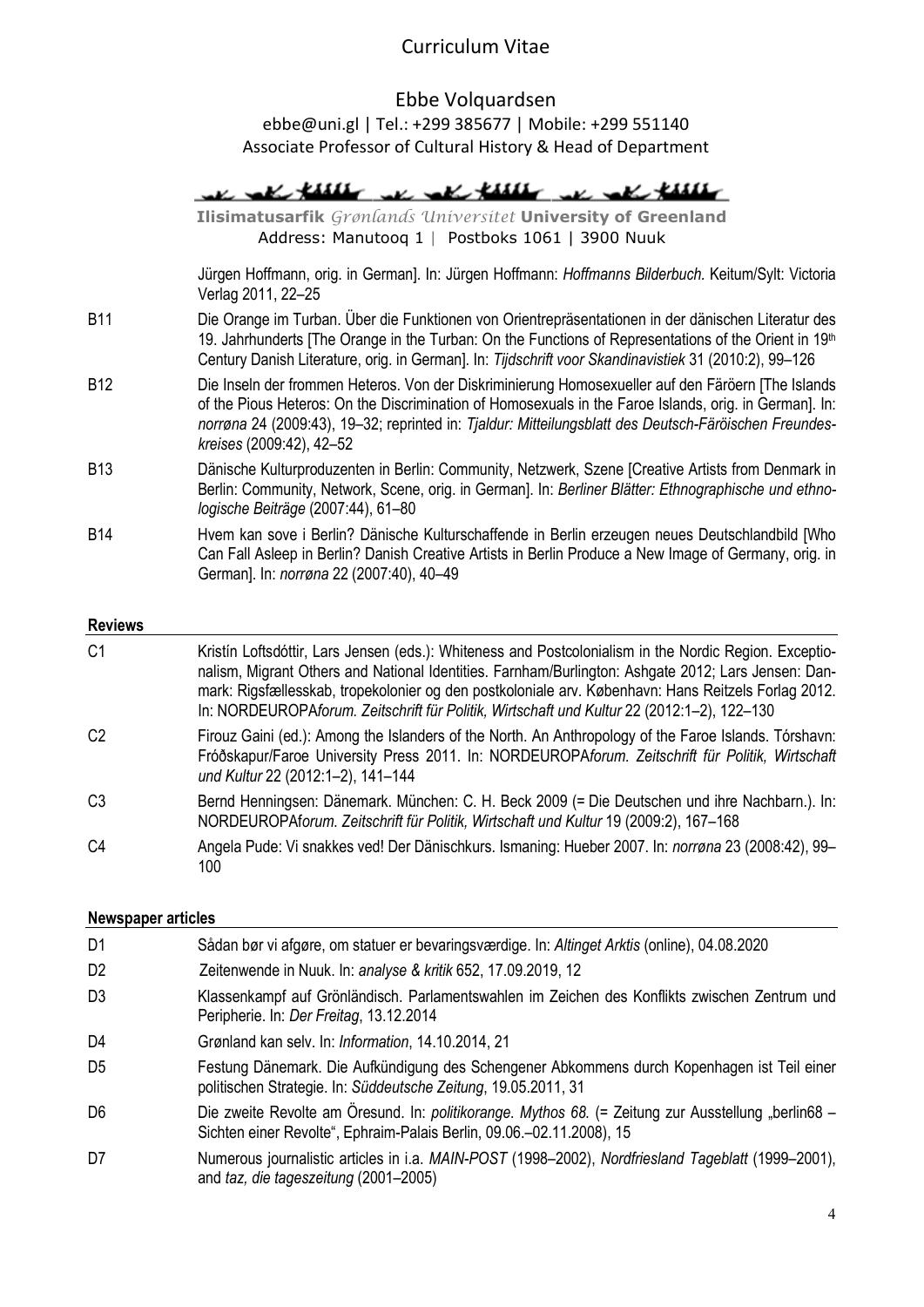# Ebbe Volquardsen

### ebbe@uni.gl | Tel.: +299 385677 | Mobile: +299 551140 Associate Professor of Cultural History & Head of Department

# We all these we all these we all these

Ilisimatusarfik Grønlands Universitet University of Greenland Address: Manutooq 1 | Postboks 1061 | 3900 Nuuk

### Communication of ideas in the media

| E <sub>1</sub>  | [On the occasion of the general elections in Greenland] Bayern 2 RadioWelt, Bayerischer Rundfunk<br>(Germany), 06.04.2021.                                                                                          |
|-----------------|---------------------------------------------------------------------------------------------------------------------------------------------------------------------------------------------------------------------|
| E <sub>2</sub>  | [On discussions about mental decolonization amongst Greenlandic youth] Ny generation vil styrke<br>Grønlands selvværd og globale udsyn, Kristeligt Dagblad, 02.04.2021                                              |
| E <sub>3</sub>  | [On discussions about the Hans Egede-monument in Nuuk] La statue du colonisateur Hans Egede<br>déchire les Groenlandais, Le Temps (Switzerland), 02.09.2020                                                         |
| E4              | [About teaching cultural history at Ilisimatusarfik] Svært at beskrive Hans Egedes tid ud fra et grøn-<br>landsk perspektiv, Sermitsiag, 02.07.2020                                                                 |
| E <sub>5</sub>  | [On discussions about the Hans Egede-monument in Nuuk] Der er udbrudt krig om Hans Egedes plads<br>i historien, Politiken, 01.07.2020                                                                               |
| E <sub>6</sub>  | [On the occasion of USA's proffered request to purchase Greenland] Grönland: for sale? Das Kaufen<br>von fremdem Land hat Tradition, Die Zeit (Germany) 36/2019, 28.08.2019                                         |
| E7              | [Idem] Trump ville kjøpe Grønland. Men grønlenderne har en helt annen drøm, Aftenposten (Norway),<br>25.08.2019                                                                                                     |
| E8              | [Idem] Farlig, skremmende, respektløst, Aftenposten (Norway), 24.08.2019                                                                                                                                            |
| E <sub>9</sub>  | [Idem] »This is very scary«: Greenlanders on Trump wanting to buy their island, BBC News (UK),<br>23.08.2019                                                                                                        |
| E <sub>10</sub> | [Idem] Not for sale!, radioeins, rbb Berlin (Germany), 21.08.2019                                                                                                                                                   |
| E11             | [Idem] Trump's Greenland Grab Is a Throwback to the Foulest Imperialism, The Nation (USA),<br>21.08.2019                                                                                                            |
| E12             | [Idem] Leben in Grönland, WDR Cosmo (Germany), 20.08.2019                                                                                                                                                           |
| E <sub>13</sub> | [Idem] Donald Trump told »Greenland is not for sale« after reportedly inquiring into buying island, ITV<br>News (UK), 18.08.2019                                                                                    |
| E14             | [On the occasion of the Danish national election] Future independence, Arctic minister and social is-<br>sues on the agenda as Greenland goes to polls in Danish elections, High North News (Norway),<br>03.06.2019 |
| E <sub>15</sub> | [On the political discussions about an independent Greenland] Bedst for Danmark at acceptere grøn-<br>landsk selvstændighedstrang, Altinget Arktis (Denmark), 09.04.2018                                            |
| E <sub>16</sub> | [On occasion of the general elections in Greenland] Fisk og løsrivelse kan afgøre Grønlands valg, Kri-<br>steligt Dagblad (Denmark), 16.04.2018, 2                                                                  |
| E17             | [Idem] Dansktalende i klemme i løsrivelsesdebat, Kristeligt Dagblad (Denmark), 21.04.2018, 1/3                                                                                                                      |
| E18             | [On the Greenlandic reconciliation commission's final report] Forsoning er på skoleskemaet, KNR<br>Qanorooq, 13.12.2017                                                                                             |
| E <sub>19</sub> | [On pilot whale hunting in the Faroe Islands] Grindadráp: Von einer blutigen Tradition auf den Färöer-<br>Inseln. Radio Detektor.fm (Germany), 05.08.2015                                                           |
| E20             | [On Greenlandic as a language of literature] Literaturforum: Regionalsprachen. Radio Bremen (Ger-<br>many), 15.09.2012                                                                                              |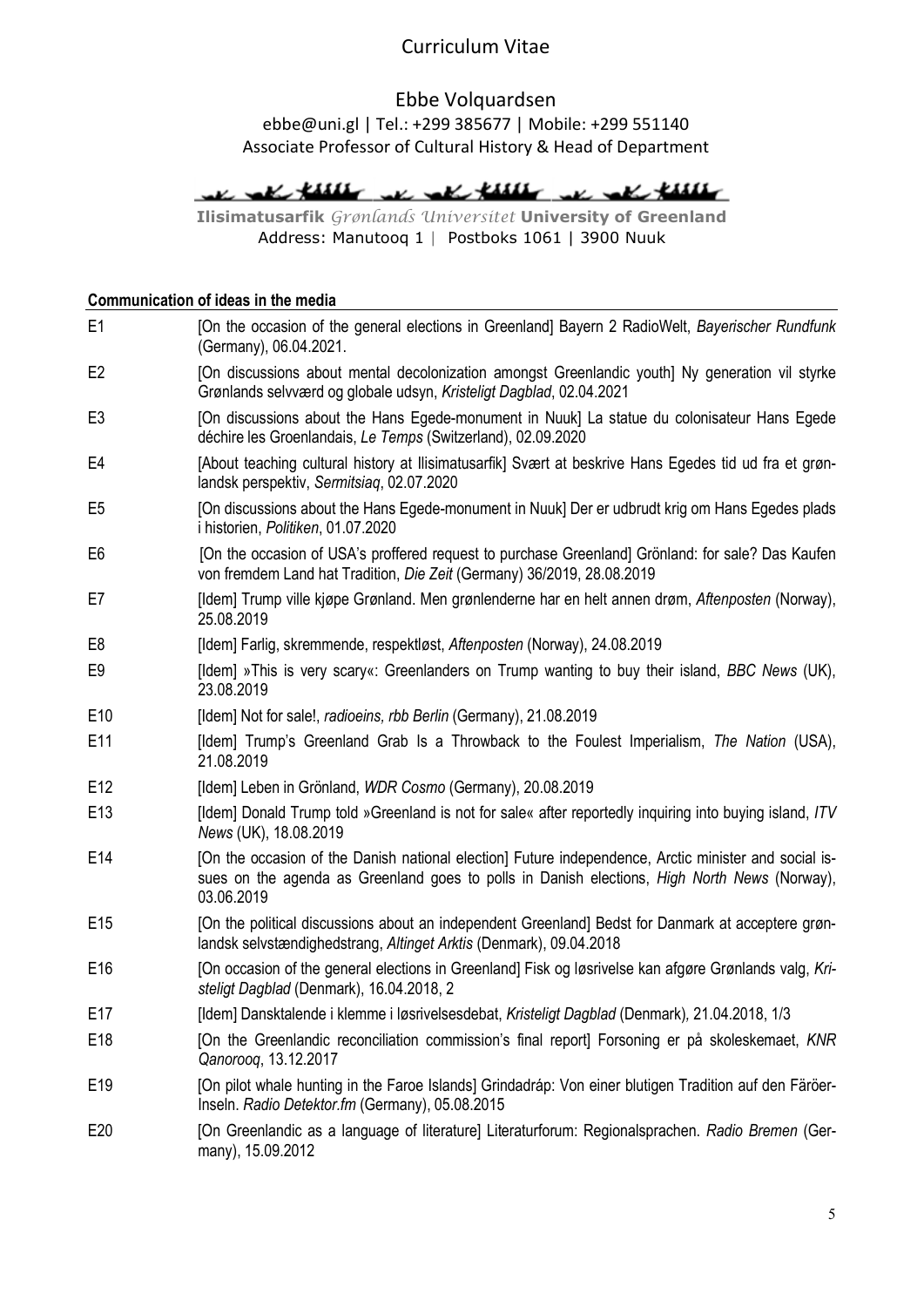### Ebbe Volquardsen

ebbe@uni.gl | Tel.: +299 385677 | Mobile: +299 551140 Associate Professor of Cultural History & Head of Department

We all these we all these we all these

Ilisimatusarfik Grønlands Universitet University of Greenland Address: Manutooq 1 | Postboks 1061 | 3900 Nuuk

E21 [On occasion of the 30<sup>th</sup> anniversary of Greenland's exit from the EC] Allein im Eis (= Wirtschaftsgespräch). DeutschlandRadio Wissen (Germany), 23.02.2012

#### INVITED LECTURES, PUBLIC PRESENTATIONS & WEBINARS

| F1              | [Webinar] Nordic Colonizations: How Greenland Navigates the Emerging Great Power Competition in<br>the Arctic and Enduring Colonial Legacies, University of Nevada, Reno (USA), 02.06.2021                                                                                                                                     |
|-----------------|--------------------------------------------------------------------------------------------------------------------------------------------------------------------------------------------------------------------------------------------------------------------------------------------------------------------------------|
| F <sub>2</sub>  | [Webinar] Grönland nach den Parlamentswahlen [Greenland after the National Elections], Nordeuropa-<br>Institut, Humboldt-Universität zu Berlin (Germany), 10.05.2021                                                                                                                                                           |
| F <sub>3</sub>  | [Webinar] Grönlands Sommer der Dekolonisierung [Greenland's Summer of Decolonization], Vorle-<br>sungsreihe »Rassismus, Kolonialismus, Dekolonialisierung, Restitution« [Lecture series »Racism, Co-<br>Ionialism, Decolonization, Resitution«], Goethe-Universität Frankfurt am Main (Germany), 27.01.2021                    |
| F4              | [Webinar] Nordic Indigeneity in Conversation Series - Greenland's Decolonialisation, UCL Department<br>of Scandinavian Studies & Sarah Parker Remond Centre for the Study of Racism and Racialisation,<br>UCL London (United Kingdom), 19.11.2020                                                                              |
| F <sub>5</sub>  | Inuit Ulluat / International Inuit Day, Workshop for unge om identitet og værdier, Kommunegarfik Ser-<br>merssog & ICC Greenland, Katuag Nuuk, 07.11.2020                                                                                                                                                                      |
| F <sub>6</sub>  | [Webinar] Literatur im (post)kolonialen Grönland [Literature in (post)colonial Greenland], Schweizeri-<br>sche Gesellschaft für Skandinavische Studien, Universität Zürich (Switzerland), 29.10.2020                                                                                                                           |
| F7              | Grönländische Literatur im 20. und 21. Jahrhundert [Greenlandic Literature in the 20 <sup>th</sup> and 21 <sup>st</sup> Centu-<br>ries], Skandinavisches Seminar, Georg-August-Universität Göttingen (Germany), 08.01.2019                                                                                                     |
| F <sub>8</sub>  | Lecture: Grønlandsk samtidslitteratur mellem socialrealisme og populærkultur [Contemporary Literatu-<br>re in Greenland between Social Realism and Popular Culture]; Symposium: Arktis i forandring [The<br>Chaniging Arctic], Institut for lingvistiske og nordiske studier, Universitetet i Oslo (Norway),<br>12./13.03.2018 |
| F <sub>9</sub>  | Grönländische Literatur [Greenlandic Literature], Nordeuropa-Institut, Humboldt-Universität zu Berlin<br>(Germany), 09.01.2018                                                                                                                                                                                                 |
| F10             | Kulturgeschichte Grönlands [The Cultural History of Greenland], Nordeuropa-Institut, Humboldt-<br>Universität zu Berlin (Germany), 08.01.2018                                                                                                                                                                                  |
| F11             | Grønlandsk film [Greenlandic Film], ARoS Public: Seminar om den grønlandske kulturrevolution, ARoS<br>Aarhus (Denmark), 20.05.2017                                                                                                                                                                                             |
| F <sub>12</sub> | Dänische Kolonial- und Globalgeschichte im 18. Jahrhundert [Danish Colonial and Global History in<br>the 18 <sup>th</sup> Century], Nordeuropa-Institut, Humboldt-Universität zu Berlin (Germany), 09.01.2017                                                                                                                  |
| F <sub>13</sub> | Geschichte Grönlands von der Steinzeit bis zur Selbstverwaltung [Greenlandic History from the Stone<br>Age to Self-Rule], Nordeuropa-Institut, Humboldt-Universität zu Berlin (Germany), 03.01.2017                                                                                                                            |
| F14             | Introduction and Commentary [with Christian Kehrt], Workshop Wissensgeschichte der Arktis: Prakti-<br>ken, Medien, Räume [Arctic History of Knowledge: Practices, Media, Spaces], Zentrum Geschichte<br>des Wissens, Universität Zürich (Switzerland), 08./09.11.2016                                                          |
| F <sub>15</sub> | Films sur le Groenland [Films about Greenland, with Benoît Raoulx], Festival Les Boréales, Café des<br>Images, Université de Caen Normandie (France), 14.11.2015                                                                                                                                                               |
| F <sub>16</sub> | Sklaven, Rum und Tropensonne: Die koloniale Karibik in der dänischen Literatur [Slaves, Rum and the<br>Tropical Sun: The Colonial Caribbean in Danish Literature], Institut für Skandinavistik, Goethe-<br>Universität Frankfurt am Main (Germany), 16.7.2015                                                                  |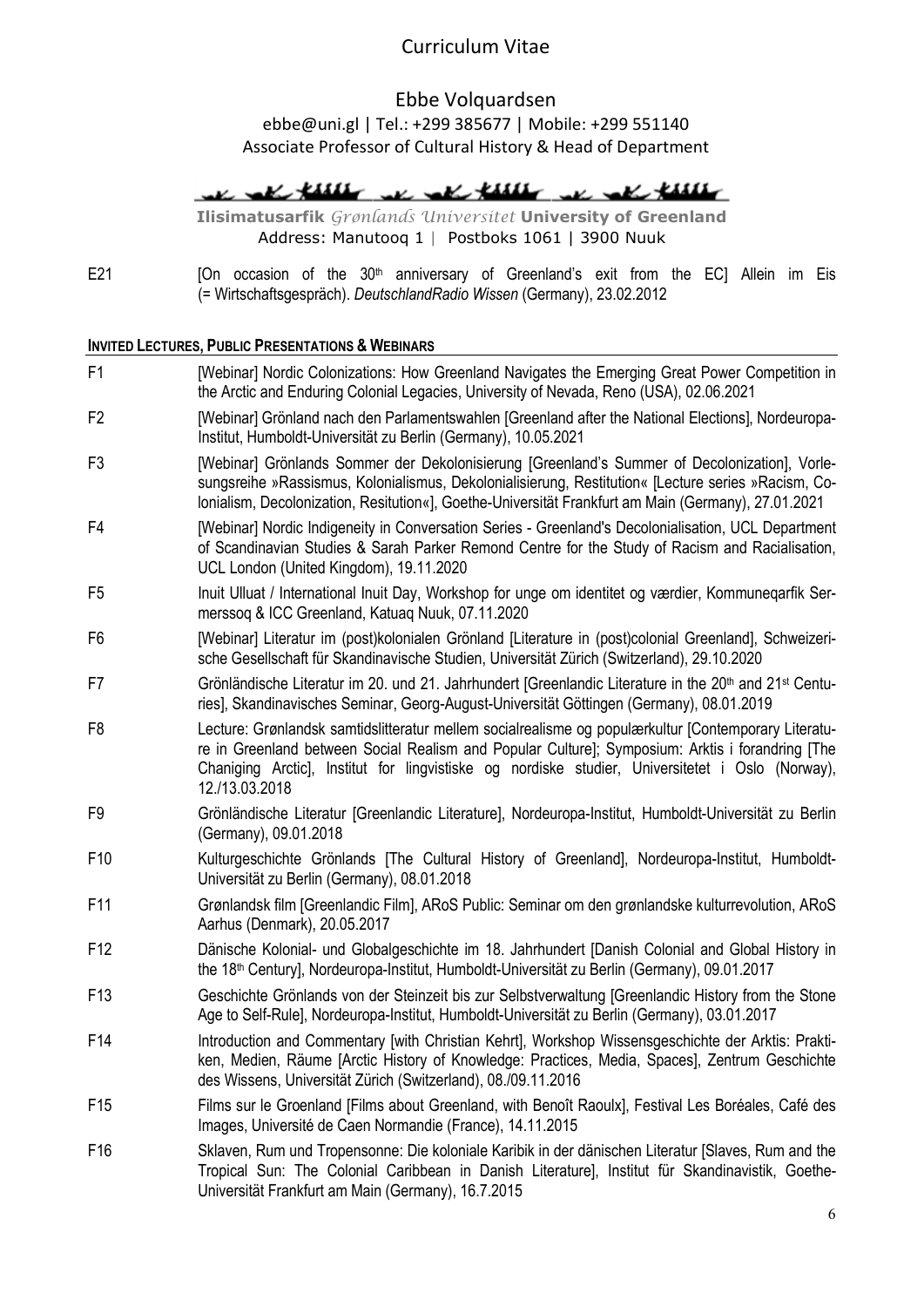# Ebbe Volquardsen ebbe@uni.gl | Tel.: +299 385677 | Mobile: +299 551140

Associate Professor of Cultural History & Head of Department

We get their we get their we get their

Ilisimatusarfik Grønlands Universitet University of Greenland Address: Manutooq 1 | Postboks 1061 | 3900 Nuuk

- F17 Skandinavien und das »Land unschwedischer Freiheit«: Nordischer und Amerikanischer Exzeptionalismus in Krisenzeiten [Scandinavia and »the Land of UnSwedish Freedom«: Nordic and American Exceptionalism in Times of Crisis], Institut für Skandinavistik/Fennistik, Universität zu Köln (Germany), 28.1.2014
- F18 Danish Narratives about a Humane Kind of Colonialism. Symposium "Claiming the North: Reterritorializing the Westnordic Arctic", Háskóli Íslands (Iceland), 4.10.2013
- F19 Literarisches Schreiben und Publizieren im kolonialen Grönland [Literary Writing and Publishing in Colonial Greenland], Europäische Akademie Schleswig-Holstein, Sankelmark (Germany), 13.5.2012
- F20 Knud Rasmussen and the Greenlanders of Ammassalik. An Introduction to the Ethnographic Feature Film The Wedding of Palo. Greenland Eves International Film Festival, Kino Arsenal Berlin (Germany), 26.4.2012
- F21 Schule im Wohlfahrtsstaat: Die Bildungssysteme Dänemarks und Schwedens [School in the Welfare State: The Educational Systems of Denmark and Sweden], Otto-Suhr-Institut, Freie Universität Berlin (Germany), 13.06.2006

#### CONFERENCE PAPERS

G1 Reconciliation, resilience, and economies of shame in contemporary documentaries about Greenland and Nunavut, Conference: Greenland–Denmark 1721 + 300 = 2021, Aalborg University Copenhagen (Denmark), 09.–11.06.2021 G2 Challenging colonialities in Greenland today: On teaching colonial history at Ilisimatusarfik, Conference: Greenland–Denmark 1721 + 300 = 2021, Aalborg University Copenhagen (Denmark), 09.– 11.06.2021 G3 Greenlandic Art and the Pitfalls of Cultural History, Conference: The Art of Nordic Colonialism: Writing Transcultural Art Histories, Ilisimatusarfik, Nuuk (Greenland), 7.10.2019 G4 Reconciliation and the Legacy of Colonialism in Self-Governing Greenland, panel »Recognition and Reconciliation in Postcolonial Scandinavia«, Recognition, Reparation, Reconciliation: The Light and Shadow of Historical Trauma, Stellenbosch University (South Africa), 05.–09.12.2018 G5 Denmark and Greenland in the 21st Century, workshop »Exploring Scandinavian Colonialism«, Linnæus University Centre for Concurrences in Colonial and Postcolonial Studies, Linnæus University Växjö (Sweden), 26.–27.10.2017 G6 Affekt og artikulation: Privilegerede og prekære positioner inden for de grønlandske debatter om sprog, forsoning og selvstændighed [Affect and Articulation: Privileged and precarious position within the Greenlandic discussions on language, reconciliation and independence], workshop »Privilegier og prekaritet«, 23. Arbeitstagung der Skandinavistik (ATDS), Christian-Albrechts-Universität Kiel (Germany), 27.–29.09.2017 G7 Grønlandsk samtidslitteratur mellem global populærkultur og lokal socialrealisme [Greenlandic contemporary literature between global popular culture and local social realism], 31<sup>st</sup> Congress of the International Association of Scandinavian Studies (IASS), Rijksuniversiteit Groningen (Netherlands), 13.08.2016 G8 Colonized or Countrymen? Denmark's National Self-perception, Colonial Guilt and the Prerogative of Representing History, 105<sup>th</sup> Annual Meeting of the Society for the Advancement of Scandinavian Studies (SASS), Ohio State University, Columbus, OH (USA), 08.05.2015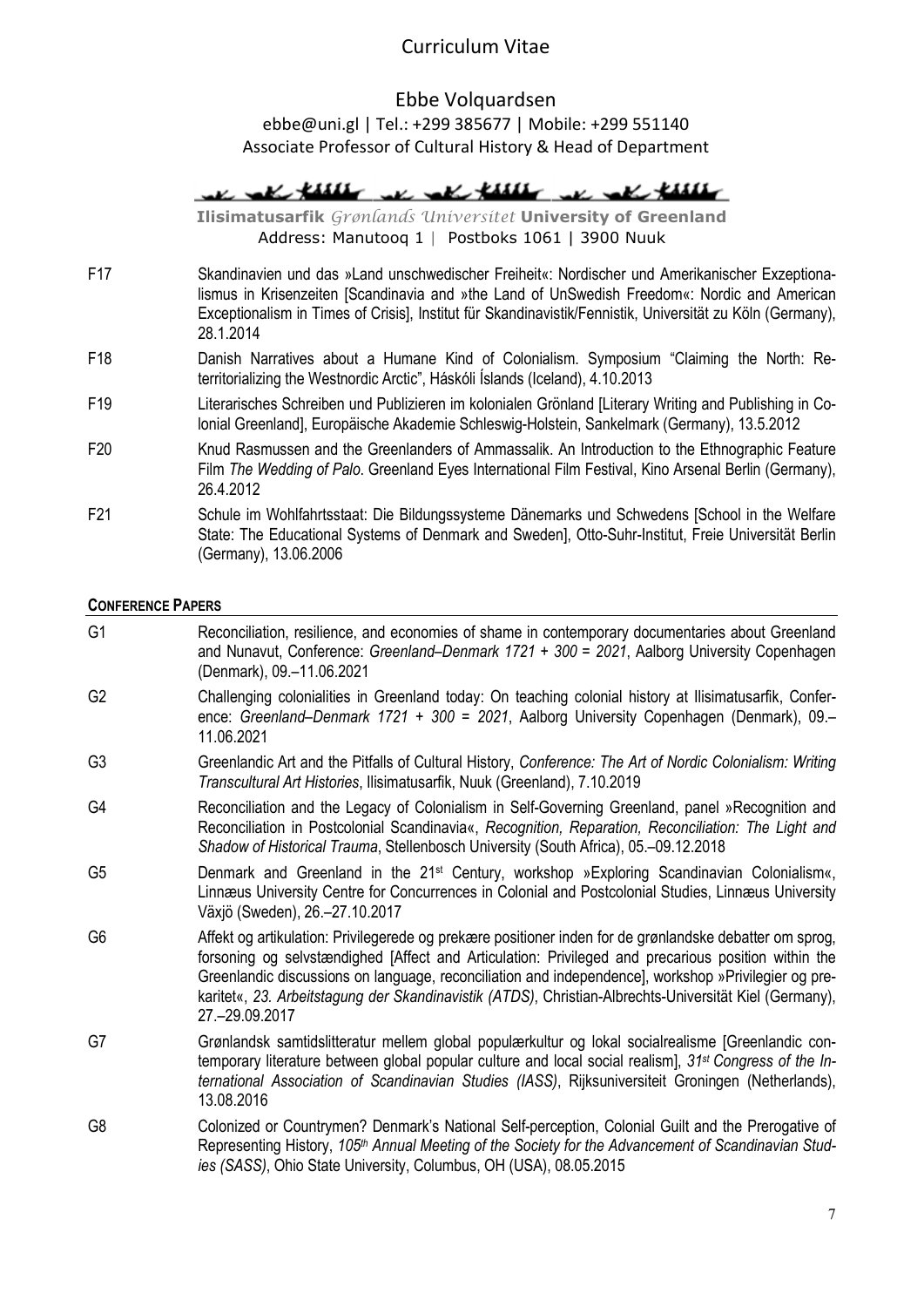Ebbe Volquardsen ebbe@uni.gl | Tel.: +299 385677 | Mobile: +299 551140 Associate Professor of Cultural History & Head of Department

|     | in all these we are these an and these                                                                                                                                                                                                                                                                                                                                                                                           |
|-----|----------------------------------------------------------------------------------------------------------------------------------------------------------------------------------------------------------------------------------------------------------------------------------------------------------------------------------------------------------------------------------------------------------------------------------|
|     | Ilisimatusarfik Grønlands Universitet University of Greenland<br>Address: Manutooq 1   Postboks 1061   3900 Nuuk                                                                                                                                                                                                                                                                                                                 |
| G9  | Ethik, Moral und Sklaverei in der dänischen »Westindien-Literatur« [Ethics, morality and slavery in<br>Danish literature about the West Indies], 10. überregionale Doktorandentagung der Skandinavistik,<br>Universität zu Köln (Germany), 21.02.2015                                                                                                                                                                            |
| G10 | Swedish in the brain: Charges of Censorship and Totalitarianism against Sweden in Contemporary<br>Danish Debate, international conference Material Matters in Times of Crisis Capitalism, panel »Racism<br>and Antiracism in the Nordic Countries«, Justus-Liebig-Universität Gießen (Germany), 15.11.2014                                                                                                                       |
| G11 | Postkoloniale Perspektiven auf Nordeuropa [Postcolonial perspectives on Northern Europe], workshop<br>»Europa postkolonial«, Haus der Kulturen der Welt; Institut für Europäische Ethnologie, Humboldt-<br>Universität zu Berlin (Germany), 11.06.2014                                                                                                                                                                           |
| G12 | UnSwedish Freedom: Jonathan Franzen, Susanne Bier and Self-conceptions of Exceptionalism in Cri-<br>sis, international conference States of Exceptionalism: Globalization, Difference, Power, Justus-Liebig-<br>Universität Gießen (Germany), 08.05.2014                                                                                                                                                                         |
| G13 | Jonathan Franzen, Susanne Bier and Self-conceptions of Exceptionalism in Crisis, Yale Conference<br>on Baltic and Scandinavian Studies, Yale University, New Haven, CT (USA), 14.03.2014                                                                                                                                                                                                                                         |
| G14 | Etik, moral og det koloniale kulturmøde: Produktionen af nationale selvbilleder i dansk Vestindien-<br>litteratur [Ethics, Morality and the Colonial Encounter: The Production of National Self-images in Dan-<br>ish West Indies-Literature], 21. Arbeitstagung der Skandinavistik (ATDS), workshop »Litteratur som<br>medium for etisk erkendelse og værdidebat«, Albert-Ludwigs-Universität Freiburg (Germany),<br>25.09.2013 |
| G15 | North Atlantic Region Building, Whiteness and the Anticipation of Fanonian Thought in the Works of<br>Augo Lynge, 103rd SASS Conference, University of California, Berkeley (USA), 02.05.2013                                                                                                                                                                                                                                    |
| G16 | Danish Narratives about a Humane Kind of Colonialism: Cultural Encounters and Negotiations of Iden-<br>tity in the Light of an Exceptional Self-image, symposium »Religion, Folk and Race in the Construction<br>of Nation, Culture and State«, Nordeuropa-Institut, Humboldt-Universität zu Berlin (Germany),<br>13.07.2012                                                                                                     |
| G17 | Er Grønland et »skandinavisk sted«? Koloniale minder, nordisk exceptionalisme og nordatlantiske per-<br>spektiver ved Nordeuropa-Institut [Is Greenland a »Scandinavian Place«? Colonial Memories Nordic<br>Exceptionalism and North Atlantic Perspectives at Nordeuropa-Institut, with Lill-Ann Körber], CSS Con-<br>ference Scandinavian Spaces: Memory-Art-Identity, Lunds universitet (Sweden), 07.06.2012                   |
| G18 | Longing North: Escapism, Cartharsis and the Inversion of Mimicry in Henrik Pontoppidan's Isbjørnen<br>and Kim Leine's Kalak. 20. Arbeitstagung der Skandinavistik (ATDS), workshop »The Postcolonial<br>North Atlantic: Iceland, Greenland and the Faroe Islands«, Universität Wien (Austria), 28.09.2011                                                                                                                        |
| G19 | Nuuk-Copenhagen, Copenhagen-Nuuk: Postcolonial Migration in Mâliâraq Vebæk's Búsime nâpinek<br>and Lotte Inuk's Sultekunstnerinde. Conference Decoding the Nordic Colonial Mind: Nordic Colonial<br>Legacy and Contemporary Immigration, Háskóli Íslands (Iceland), 05.05.2010                                                                                                                                                   |

### ORGANIZED EVENTS

H1 Conference »The Art of Nordic Colonialism: Writing Transcultural Art Histories«, Ilisimatusarfik, Nuuk, 06.10.2019 (with Mathias Danbolt, University of Copenhagen; Nivi Christensen, Nuuk Art Museum and Silke Reeploeg, Ilisimatusarfik)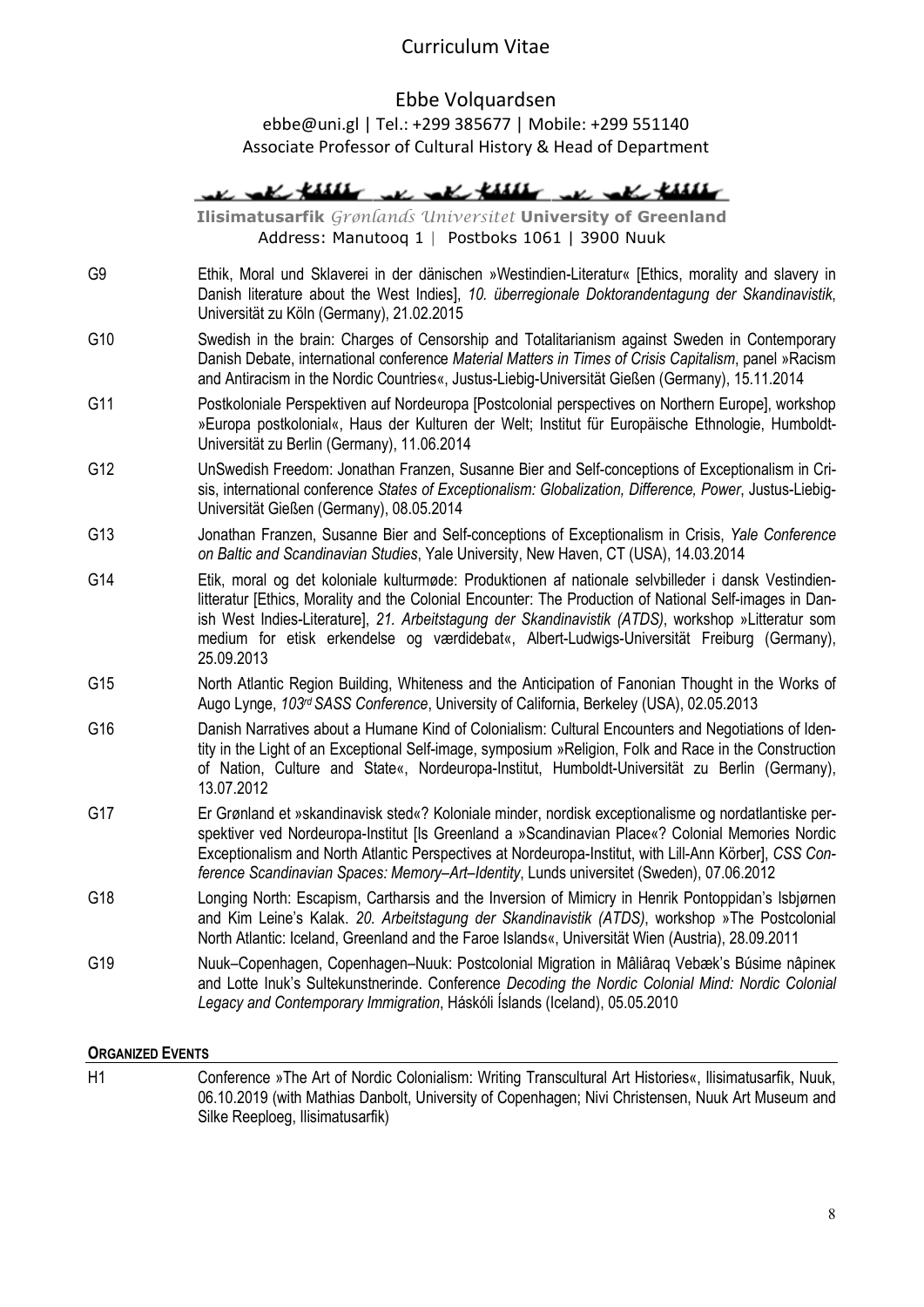# Ebbe Volquardsen ebbe@uni.gl | Tel.: +299 385677 | Mobile: +299 551140 Associate Professor of Cultural History & Head of Department

|                | m me kulle<br>ra med tillle                                                                                                                                                                                               |
|----------------|---------------------------------------------------------------------------------------------------------------------------------------------------------------------------------------------------------------------------|
|                | Ilisimatusarfik Grønlands Universitet University of Greenland                                                                                                                                                             |
|                | Address: Manutooq 1   Postboks 1061   3900 Nuuk                                                                                                                                                                           |
|                |                                                                                                                                                                                                                           |
| H <sub>2</sub> | Public Lecture Series at the Department of Cultural and Social History, Ilisimatusarfik, 2016–present                                                                                                                     |
|                | Rafael Verbuyst (Gent, Belgium) Indigenous Revival in Post-Apartheid Cape Town, 11.12.2020                                                                                                                                |
|                | Martin Nweeia (Harvard, USA): The integration of Inughuit knowledge and science to better understand narwhal,<br>20.11.2020                                                                                               |
|                | Scott Schnur (Emory University, USA): Science, Politics, and Climate Futures in Greenland. 05.03.2020                                                                                                                     |
|                | Daniel Nagelstutz (Göttingen, Germany): Greenland in German National Socialist Travel Literature, 27.11.2019                                                                                                              |
|                | Thomas Widlok (Cologne): Sharing among hunter-gatherers and in the global sharing economy, 13.11.2019                                                                                                                     |
|                | Les Field (Albuquerque, USA): Food, Landscape, and the Future of Greenlandic Agriculture, 15.05.2019                                                                                                                      |
|                | Mads Heilskov (Aberdeen): Når tingene bliver levende: Mirakler, visioner og materiel kultur i europæisk middelal-<br>der, 08.11.2018                                                                                      |
|                | Tenna Jensen (Copenhagen): Arktisk Aldring: Historiske og nutidige perspektiver på ældre menneskers hverdags-<br>liv i Grønland, 30.05.2018                                                                               |
|                | Søren Rud (Copenhagen): Kolonialisme i Grønland: tradition, ledelse og arv, 11.04.2018                                                                                                                                    |
|                | Anne Folke Henningsen (Copenhagen): Levende etnografiske udstillinger i Københavns Zoo og Tivoli, 11.04.2018                                                                                                              |
|                | Gritt B. Nielsen (Aarhus/Copenhagen): Afkolonisering af Viden? Om nye studenterbevægelser og deres kamp for<br>social retfærdighed, 12.10.2017                                                                            |
|                | Adam Grydehøj (Copenhagen): Cultures of Dependence: Identity and Conflict in Postcolonial Greenland and<br>Denmark, 05.04.2017                                                                                            |
|                | Lea Pfäffli (Zurich): Three Kroner a Day: Economic Agency of Greenlanders in Polar Science around 1900,<br>08.03.2017                                                                                                     |
|                | Cordelia Heß (Gothenborg): »Lap-Gunnill skal giftes«: Mission og kolonisation i Sápmi og Grønland, 1000-1700,<br>30.11.2016                                                                                               |
|                | Astrid Nonbo Andersen (DIIS, Copenhagen): Det tidligere Dansk Vestindien og kravet om erstatninger for koloniti-<br>den, 26.10.2016                                                                                       |
| H3             | International Conference »States of Exceptionalism: Globalization, Difference, Power«, Justus-Liebig-<br>Universität Gießen, 08.-09.05.2014 (with David Scheller)                                                         |
| Η4             | Workshop »The Postcolonial North Atlantic: Iceland, Greenland and the Faroe Islands«,<br>20. Arbeitstagung der Skandinavistik (ATDS), Universität Wien, 27.–30.09.2011 (with Lill-Ann Körber)                             |
| H5             | Mathias-Storch-Vorlesungen: Das postkoloniale Grönland im Fokus [Mathias Storch Lecture Series:<br>Postcolonial Greenland in Focus], Nordeuropa-Institut, Humboldt-Universität zu Berlin, 2010 (with Lill-<br>Ann Körber) |

#### TEACHING EXPERIENCE

Courses taught and designed\*:

## Department of Social and Cultural History, Ilisimatusarfik, University of Greenland

| 2020 and 2021 | Emnefag C: Kolonialisme og afkolonisering i historiografi, teori og erindring*                                                                                                 |
|---------------|--------------------------------------------------------------------------------------------------------------------------------------------------------------------------------|
| 2016-21       | Kultur- og Samfundsanalyse* [Culture and Society Analysis], B.A.-level                                                                                                         |
| 2017          | Emnefag D: Den globale afkolonisering efter 1945 i historiografi, teori og erindring* [Global Decoloni-<br>zation after 1945 in Historiography, Theory and Memory], M.A.-level |
| 2016          | Emnefag D: Nordens kolonier – Kollektiv erindring, narrativer og exceptionalisme* [Norden's Colonies<br>- Collective Memory, Narratives and Exceptionalism], M.A.-level        |
| 2016          | Bachelorprojekt [B.A.-project], B.A.-level                                                                                                                                     |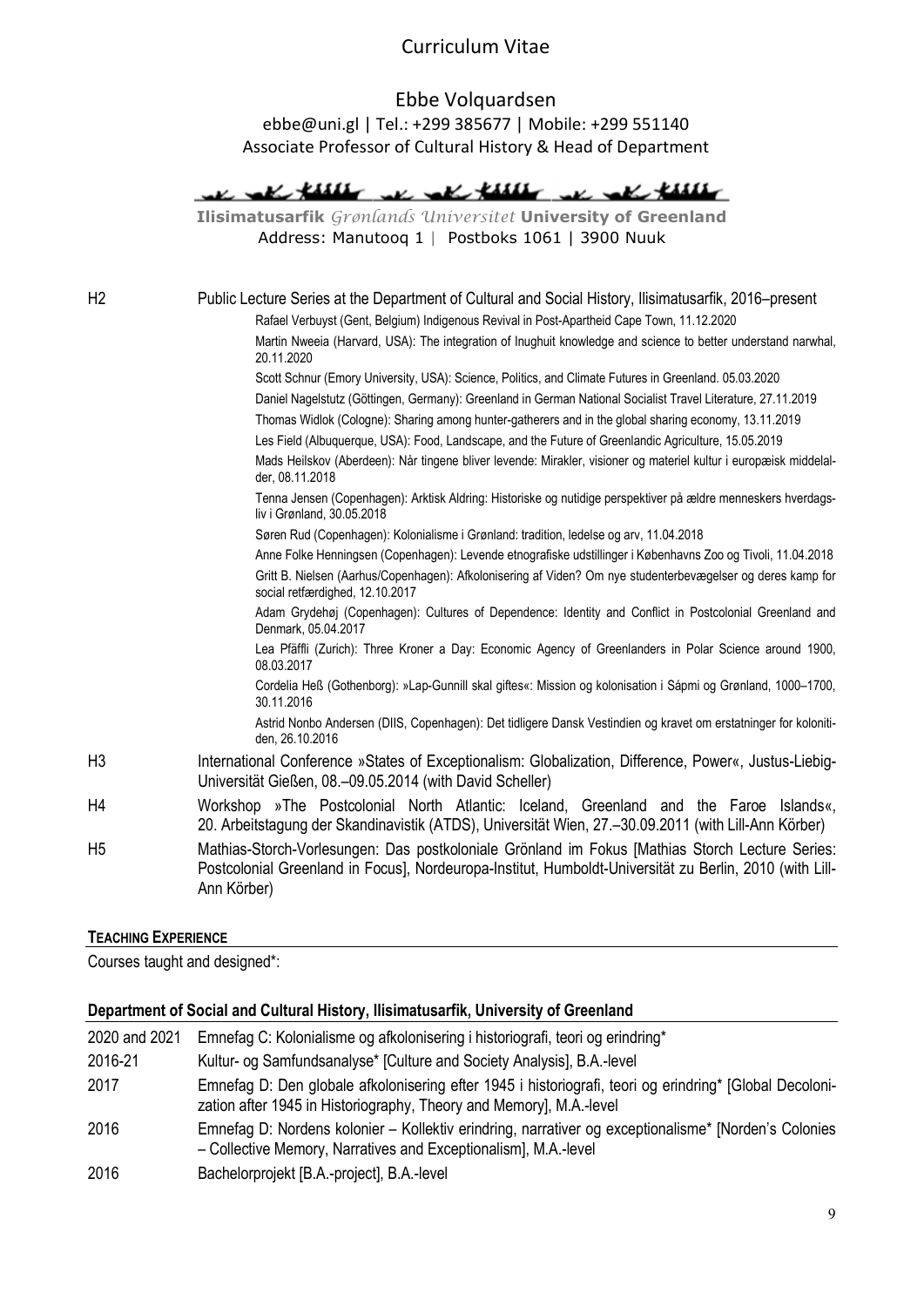### Ebbe Volquardsen ebbe@uni.gl | Tel.: +299 385677 | Mobile: +299 551140 Associate Professor of Cultural History & Head of Department

# we are these we are these we are these

Ilisimatusarfik Grønlands Universitet University of Greenland Address: Manutooq 1 | Postboks 1061 | 3900 Nuuk

### Department of Finnish and Scandinavian Studies, University of Greifswald

2015/16 Postkoloniale Perspektiven in der skandinavistischen Literatur- und Kulturwissenschaft\* [Postcolonial Perspectives in Literary and Cultural Scandinavian Studies], B.A.-level

#### Department of Scandinavian and Finnish Studies, University of Cologne

- 2014/15 »Skandi-Fieber« und »Nordischer Exzeptionalismus«: Skandinavische Selbst- und Fremdbilder in Literatur, Kunst und Öffentlichkeit im 21. Jahrhundert\* [»Scandi-fever« and »Nordic Exceptionalism«: Scandinavian homo- and heteroimages in Literature, Art and the Public Sphere in the 21<sup>st</sup> Century], B.A.-level
- 2013 Das postkoloniale Grönland: Repräsentationen Selbstrepräsentationen\* [Postcolonial Greenland: Representations – Self-Representations], B.A.-level

#### Nordeuropa-Institut, Humboldt-Universität zu Berlin

2017/18/20 Single lectures on postcolonial theory, Greenlandic history, and modern Greenlandic literature on B.A. and M.A.-levels as an ERASMUS+ guest lecturer 2011/12 Orientalismus in Literatur und bürgerlicher Öffentlichkeit Dänemarks und Schwedens im 19. Jahrhundert\* [Orientalism in Literature and Public Sphere in 19<sup>th</sup> Century Denmark and Sweden], B.A.-level Danish language education: 2011/2012 Mundtlig præsentation af videnskabsorienterede tekster [Oral presentation of scholarly orientated texts], M.A.-level Interskandinavischer Lektürekurs [Interscandinavian Reading Course], B.A.-level Dänisch 3 / Leseverständnis [Danish 3 / Reading Comprehension], B.A.-level Phonologie des Dänischen [Danish Phonology], B.A.-level Basissprachausbildung Dänisch [Basic Danish], B.A.-level 2010 Das postkoloniale Grönland\* [Postcolonial Greenland, with Lill-Ann Körber, course and study trip to Nuuk and Ilulissat] 2007/08 Projekttutorium »Arbeitsfeld Journalismus« [Project tutorial "Journalism as a Profession", with Louise Kreuschner] 2006/07 Dansk tutorium [Tutorial Danish]

Public guest lectures at University of Göttingen, University of Cologne, University of Frankfurt, Humboldt-Universität zu Berlin, Freie Universität Berlin.

#### STUDENT SUPERVISION

#### M.A. theses

Tina Kûitse (ongoing): On indigenous architecture and contemporary city planning in Nuuk Jane Lantz (ongoing): On challenges while working on a Greenlandic constitution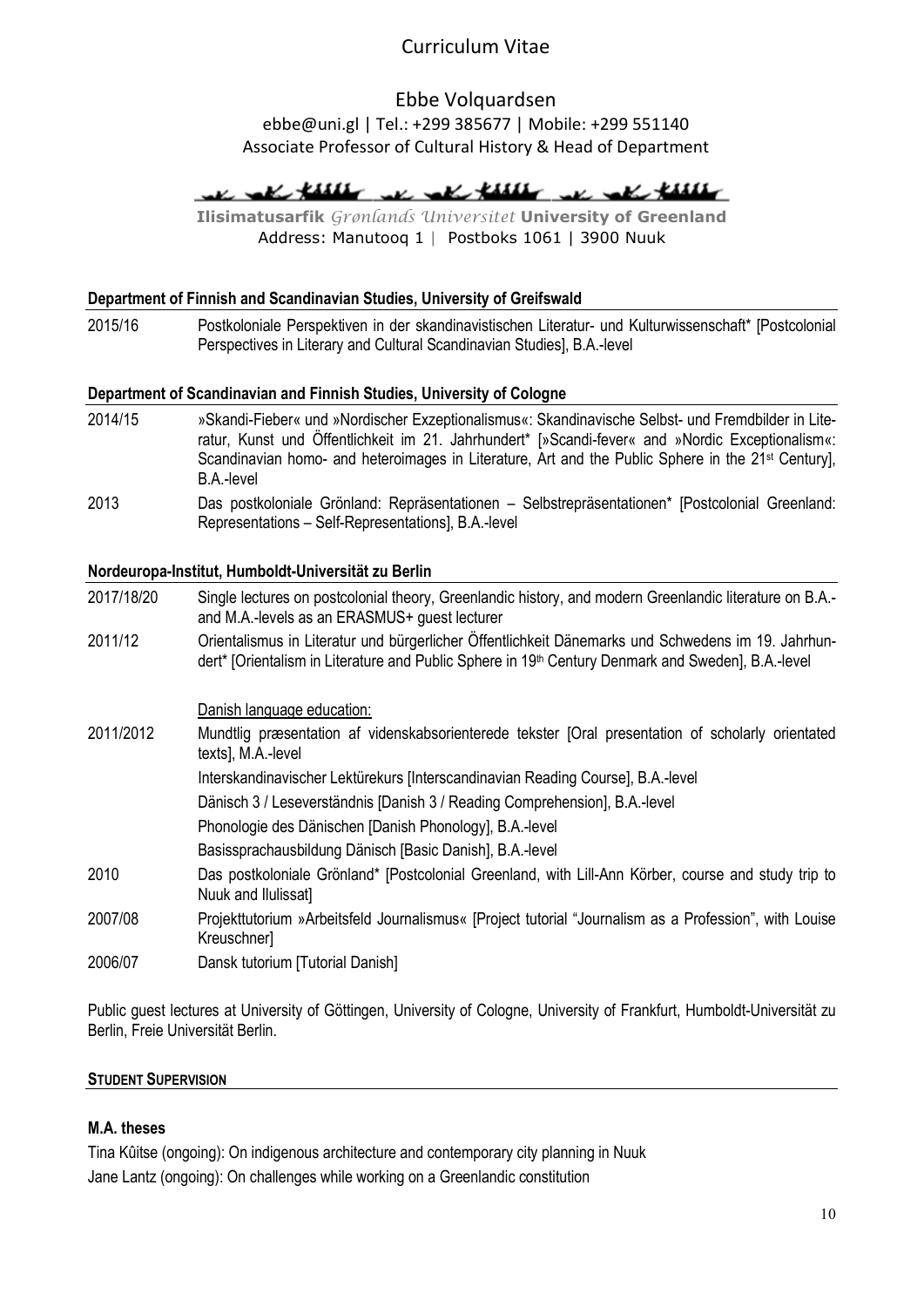Ebbe Volquardsen ebbe@uni.gl | Tel.: +299 385677 | Mobile: +299 551140 Associate Professor of Cultural History & Head of Department

The rate thanks we call that we call there

Ilisimatusarfik Grønlands Universitet University of Greenland Address: Manutooq 1 | Postboks 1061 | 3900 Nuuk

Anja Reimer (ongoing): On the history of the teachers' seminar in Ilulissat/Jakobshavn Arnamineq Abelsen (ongoing): On language skills and use among young people in Southern Greenland

Qivioq Løvstrøm (2021): Fænomenet Qivittoq: En etnohistorisk analyse af beretninger om begrebet qivittoq samt nuværende forståelsesrammer af begrebet

Lars Villadsen (2021): Det interpellerede sind: Transformationen af grønlænderne gennem kulturmøderne, læst med Louis Althussers ideologikritik

Aviaq Reimer Olsen (2021): En antropologisk undersøgelse af kulturmøder mellem danske gymnasielærere og de grønlandske elever

Eva-Luusi Marcussen-Mølgaard (2020): Forsoningsprocessen i Grønland - en afstandtagen fra kolonitidens eftervirkninger?

Malu Rohmann Fleischer (2020): En queerteoretisk læsning af kønsopfattelser i Grønland i et historisk perspektiv

Ivaana Holm (2019): En analyse af konfliktbearbejdningsmetodernes udvikling i Grønland fra den før-koloniale periode til i dag

Per Kristian Nicolaisen (2018): Atsiiddilarner: En kvalitativ interviewundersøgelse om østgrønlandsk navngivningsskik Sina Schulze (2017): Slow Tourism as a Potential for Greenland: Now and in the Future (Fachhochschule Westküste, Heide/Holstein, second supervisor)

### B.A. theses

Camilla A. Lennert (2020): Pandemi i det 21. århundrede: De studerendes påvirkning af nedlukningen på Ilisimatusarfik Qivioq Nivi Løvstrøm (2019): Challenging homogeneity: Young influencers in contemporary Greenland Ulunnguaq Nielsen Lyberth (2018): Det aktuelle opgør med tavshed og tabuer i kunst og medier i Grønland

### SERVICE

### To the Profession

Editorial Board, Journal of Northern Studies (Umeå), 2018–present Editorial Board, NORDEUROPAforum – Journal for the Study of Culture (Berlin), 2011–present Editor in Chief, NORDEUROPAforum – Journal for the Study of Culture (Berlin), 2013–14 Referee for articles: European Journal of Scandinavian Studies (EJSS), The Northern Review (Canada), Scandinavian Studies (USA), Grønlandsk Kultur- og Samfundsforskning (Greenland) Censor at the Department of Greenlandic and Arctic Studies, University of Copenhagen, 2017–present

## To Ilisimatusarfik, University of Greenland

Head of Department, Department for Cultural and Social History, 2017–present Member of the Institute Council, Institute for Culture, Language and History, 2017–present Member of the Local Co-operation Committee, Ilimmarfik, 2018–present

## To the University of Greifswald

Coordinator of the transdisciplinary M.A.-program "Kultur–Interkulturalität–Literatur", Philosophische Fakultät, 2015–16